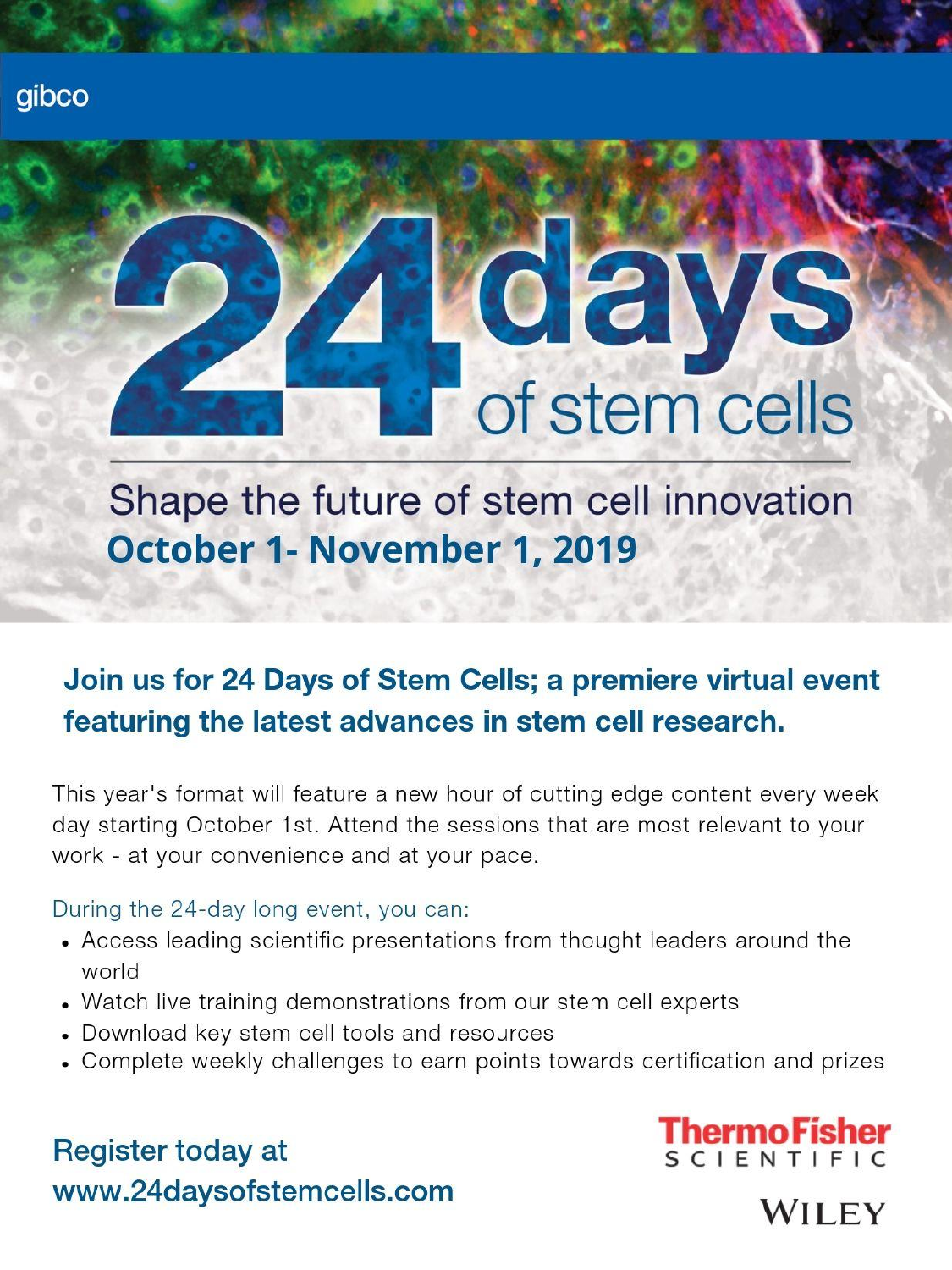## *mDll1* **and** *mDll3* **Expression in the Developing Mouse Brain: Role in the Establishment of the Early Cortex**

#### **Lia Scotti Campos,**\* **Anto´nio Jose´ Duarte, Tiago Branco, and Domingos Henrique**

Developmental Biology Unit, Lisbon Medical School (FML), Lisbon, Portugal

The Delta/Notch signalling system is involved in several developmental processes. During fly neurogenesis, *Delta* expression defines the fate of neuronal precursors and inhibits neighboring *Notch*-expressing cells from acquiring a neural fate, a process known as *lateral inhibition*. In vertebrates, recent evidence demonstrates that Notch activation can positively determine cell fate and affect neuronal process extension. Nevertheless, Delta-like expression patterns during brain development are relatively unknown. Using a transgenic mouse, which expresses LacZ under the *mDll1* promoter, we show by immunofluorescence that in the developing telencephalon *mDll1* is expressed in undifferentiated cells in close contact with radial glial cells. Based on in situ hybridization data on *mDll1* and *mDll3* mRNA expression and on the immunohistochemical detection of  $\beta$ -galactosidase in the DII1lacZ transgenic mouse, we suggest that *mDll1* and *mDll3* are involved in the establishment of the early cortical plate and that *mDll1*-expressing cells are in close contact with radial glial cells, thereby modulating the latter population, which is known to express Notch1. Furthermore, we suggest that the decrease in *mDll1* mRNA found toward the end of gestation could be related, first, to the slowing of neurogenesis and, second, to the differentiation of the radial glial cell population into astrocytes. J. Neurosci. Res. 64:590–598, 2001. © **2001 Wiley-Liss, Inc.**

**Key words:** neurogenesis; cortex; development; *mDll1*; *mDll3*; telencephalon

#### **INTRODUCTION**

Neural development is a complex and highly regulated process. During embryogenesis, inductive interactions generate a specialized neuroepithelium. Throughout neurulation, this epithelium folds, giving rise to a hollow structure, the neural tube, where cells divide close to the lumen in a region called the *ventricular zone* (VZ). As daughter cells migrate from their position in the VZ towards the pial surface, along a special type of elongated radial glial cell (Hatten, 1999), the initial pseudostratified epithelium thickens in an orderly way. In the increasingly complex developing central nervous system (CNS), most neurons are borne close to the inner surface of the ventricles and have to migrate (radially or tangentially) to their final position (for review see Hatten, 1999).

Delta/Serrate/LAG-2 (DSL) transmembrane proteins regulate cell differentiation through the Notch receptors. In *Drosophila*, Delta/Notch signalling is required for the production of neural precursors (Artavanis-Tsakonas et al., 1995) through lateral inhibition: Cells fated to become neuroblasts express a surface protein (Delta), which activates Notch on neighboring cells, preventing the later from adopting the same fate (for review see Beatus and Lendahl, 1998). Vertebrate homologues for the fly *Delta* gene have been identified in *Xenopus* (Chitnis et al., 1995; Jen et al., 1997), chick (Henrique et al., 1995), and mouse (Bettenhausen et al., 1995; Dunwoodie et al., 1997; Shutter et al., 2000). Two mouse homologues (*mDll1* and *mDll3*) are expressed in the neurectoderm during early embryogenesis and were suggested to cooperate during mouse development (Dunwoodie et al., 1997). Mouse *Dll1* is expressed in the spinal cord postmitotic cells, prior to their differentiation into neurons (Henrique et al., 1995; Myat et al., 1996). Moreover, ectopic expression of *mDll1* inhibits the production of neurons in the neural plate and retina (Chitnis et al., 1995; Dorsky et al., 1997; Henrique et al., 1997). This evidence supports the hypothesis that *mDll1* expression is a marker for neuronal precursors, and data from Dunwoodie et al. (1997) suggest that *Dll3* expression could be involved in an increasing commitment towards neuronal fate, in the spinal cord. Nevertheless, recent evidence also shows a role for Delta/Notch vertebrate homologues in positively determining a glial cell fate in the nervous system (Morrison et al., 2000; Gaiano et al., 2000). Given these results, we present the hypothesis that Dll1 and Dll3 could be involved in cortical development through an effect in both neurogenesis and gliogenesis. In spite of the accumulating evidence that Delta/Notch signalling plays important roles during CNS development, the mRNA expression patterns during cortical development for two major Notch1 li-

Contract grant sponsor: FCT; Contract grant number: P/SAU/80/96; Contract grant sponsor: ICG.

\*Correspondence to: Lia Scotti Campos, CCBR, Forvie Site, Robinson Way, Cambridge CB2 2PY, United Kingdom.

E-mail: lslbc2@cus.cam.ac.uk

Received 20 November 2000; Revised 2 February 2001; Accepted 5 February 2001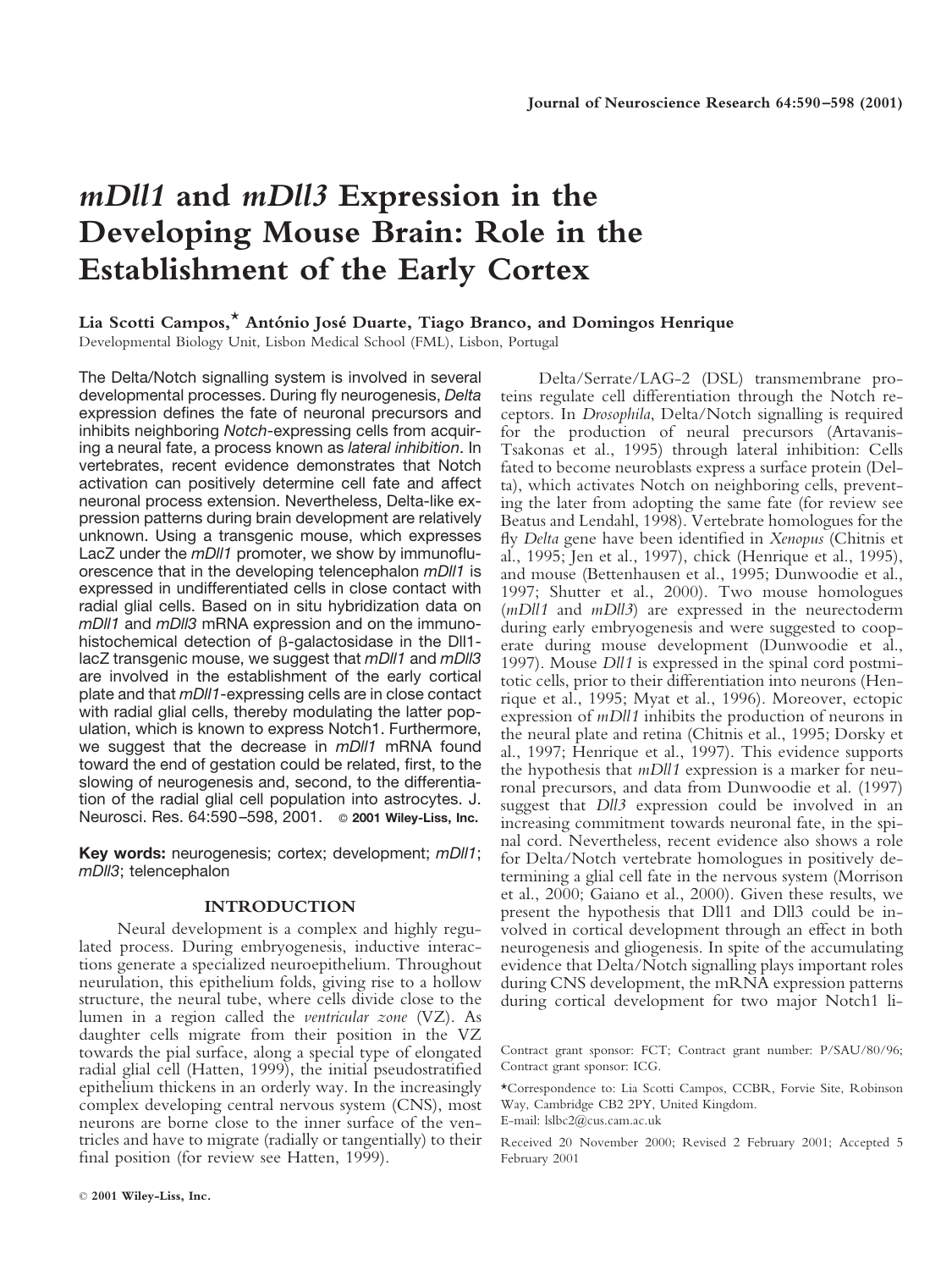digoxigenin-labeled riboprobes, we show that *mDll1* and *mDll3* mRNAs are present in specific mouse cortical layers. Moreover, the decline in *mDll1* mRNA at the end of gestation coincides with a decline in neurogenesis and with an increase in gliogenesis. Using a transgenic mouse that expresses LacZ under the control of the *mDll1* promoter, we show that  $\beta$ -galactosidase-positive cells are undifferentiated but in close contact with radial glial cells. This observation leads to the suggestion that *mDll1* expressed by undifferentiated cells and/or neuronally committed cells could be the ligand involved in the interactions with the Notch1 receptor expressed by radial glia cells (as described by Gaiano et al., 2000). Taking into account the expression patterns described in this paper, we suggest that *mDll1* and *mDll3* are involved in the initial layering of the cortex and that *mDll1* expression could maintain the radial glial scaffold while needed, pointing to different functions for this molecule.

#### **MATERIALS AND METHODS**

#### **Tissue Preparation and In Situ Hybridization for** *mDll1* **and** *mDll3*

Embryos aged from E9.5 to E18.5 postcoitum (pc) were collected. Tissue was fixed in 4% paraformaldehyde (PFA), cryoprotected in 30% sucrose, and cut on a cryostat. In situ hybridization was carried out following the procedures described by Myat et al. (1996). The fluorescein- or digoxigeninlabeled antisense RNA probes were synthesized using standard procedures from plasmids containing coding cloned sequences from *mDll1* and *mDll3*. For all experiments, the mating day was considered to be embryonic day 0 (E0), and the birth day was considered to be postnatal day 0 (P0).

#### **Bromodeoxyuridine Injections**

Pregnant dams were injected once with bromodeoxyuridine (BrdU; 60 mg/kg) at gestational ages 12.5, 14.5, 16.5, and 17.5 days pc. The mice were sacrificed 30 min after the injection and the embryos fixed by immersion in 4% PFA for 2–12 hr.

#### **Immnuhistochemistry**

Sections were washed in PBS and blocked with 10% sheep serum and 3% BSA in PBS, and the antibodies were applied overnight in the same solution at 4°C. The following antibodies were used: glial fibrillary acidic protein (GAFP; 1:200; Dako, Carpenteria, CA), antitubulin III (1:100; Mab; Sigma, St. Louis, MO), RC2 (1:10; Mab; Developmental Biology Hybridoma Bank, Ames, IA), nestin (Mab rat 401 from Developmental Biology Hybridoma Bank),  $\beta$ -galactosidase (1:500; ICN, Costa Mesa, CA), and anti-BrdU (1:100; Sigma). Sections were washed in PBS, incubated in the appropriate fluorescent secondary antibody [anti-mouse Cy3 and anti-rabbit Cy3 (1:200; Jackson, West Grove, PA), anti-rabbit fluorescein isothiocyanate (FITC; 1:100; Chemicon, Temecula, CA), anti-mouse IgM TRITC (Harlan SeraLab, Indianapolis, IN)] for 1 hr at room temperature, washed, and mounted in Hydromount (National Diagnostics, Manville, NJ) or Vectashield. Some sections were stained using the ABC kit (Vector, Burlingame, CA). For BrdU

staining, sections were incubated in 2 M HCl for 30 min at 37°C, washed in PBS, and stained following the same protocol as for other primary antibodies.

#### **Generation of** *mDll1-lacZ* **Transgenic Mice**

The transgene was constructed by inserting a 4.8 kb *Sal*1-*Xho*1 *mDll1* promoter sequence upstream of the *lacZ* coding sequence in pBS II KS- (Stratagene, La Jolla, CA). To prepare the DNA for microinjection, the transgene was excised from the vector by double restriction digest with *Sal*1 and *Not*1 and gel purified using Quiaex II (Quiagen, Chatsworth, CA). Transgenic mice were produced by pronuclear injection of CD1 one-cell-stage embryos (Hogan et al., 1994) and screened by PCR of tail genomic DNA with a set of primers specific to amplify a 300 bp fragment present in the transgene, spanning from the *mDll1* promoter region to the lacZ coding sequence. Two stable transgenic lines were derived by crossing founder transgenic males with CD1 females.

#### **RESULTS**

#### *Dll1* **and** *Dll3* **Are Expressed at Early Stages of Cortical Development**

Previous data showed *mDll1* and *mDll3* expression in the early developing murine CNS (Lindsell et al., 1996; Dunwoodie et al., 1997). To analyze further the expression in specific areas at later stages of CNS development, we prepared 14  $\mu$ m cryostat sections from E10.5–E18.5 pc animals. At E12.5 pc and at E13.5/E14.5 pc, both genes are expressed in the developing cortex (Figs. 1, 2) from the VZ up to the preplate (PP)/cortical plate (CP) for *mDll1* and in the PP only for *mDll3*. At E13.5 pc *mDll1* mRNA can also be detected in a second layer outside the VZ (Fig. 2A,B), whose function is unclear, whereas *mDll3* mRNA is found only in the intermediate zone (IZ)/CP (Fig. 2C,D). At later developmental stages, the expression of both genes declines, although both *mDll1* and *mDll3* mRNAs can be detected along the ventricles at E16.5 pc (Fig. 3). Table I displays and summarizes the mRNA expression pattern for *mDll1* and *mDll3* (detected by in situ hybridization) and the b-galactosidase distribution (detected by immunohistochemistry) in the Dll1-lacZ transgenic mouse.

#### *mDll3* **and** *mDll1* **Are Expressed in Concentric Layers**

In the developing E12.5 cortex, *mDll1* and *mDll3* are expressed in concentric layers (Fig. 4A,B). Dunwoodie et al. (1997) suggested that cells undergoing neuronal differentiation would go through a first wave of *mDll1* expression, followed by a second wave of *mDll3* expression. To check this possibility, we attempted to detect both mRNAs in the same cells (Fig. 5). Overlap between cells that express *mDll1* and *mDll3* was evaluated by double in situ hybridization using *mDll1* mRNA marked with digoxigenin and *mDll3* mRNA marked with fluorescein. Cells labelled for one probe or the other are present in adjacent areas of the lateral ventricle VZ and SVZ at E12.5 and E14.5 pc, and the two concentric layers do not seem to overlap (Fig. 5A,B). However, it is not possible to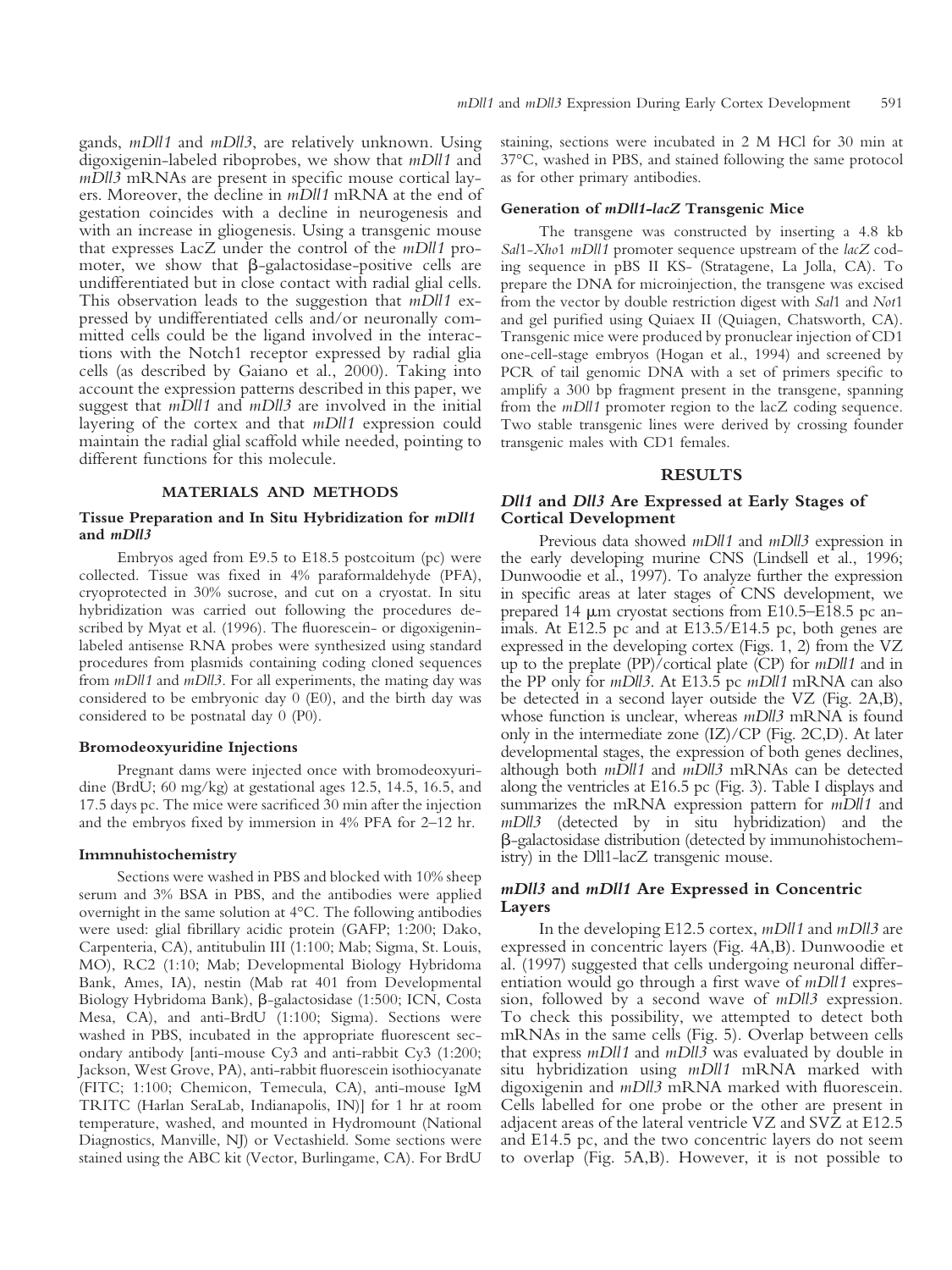

Fig. 1. *mDll1* (**A,B**) and *mDll3* (**C,D**) expression across the forebrain (A,C) at E11.5 pc, showing the same relative distribution as in E10.5 pc [*mDll1* mRNA across the neuroepithelium (B) and *mDll3* mRNA basally located in the neuroepithelium (D)]. Stars in A and C indicate cortical areas shown at higher magnification in B and D. LV, lateral ventricle; di, diencephalon; VZ, ventricular zone; MZ, marginal zone.

exclude that 1) these genes are expressed in completely different populations or 2) *mDll3* is expressed in the same cells but only after *mDll1* stops being transcribed. Cortical expression of  $\beta$ -galactosidase in the E12.5 pc Dll1-lacZ transgenic mouse occurs in the same layer where *mDll3* mRNA is detected (cf. Fig. 4B and C), a finding that supports the later hypothesis.

#### *mDll1* **and** *mDll3* **mRNAs Are Present in Nondividing Cells in the Embryonic CNS**

Previous studies have shown that *mDll1*- and *mDll3* expressing cells are postmitotic in the spinal cord of E12.5 pc embryos (Henrique et al., 1995; Dunwoodie et al., 1997). To check whether *mDll1* and *mDll3* are expressed only in postmitotic cells in the developing brain, we injected BrdU into pregnant females at E12.5, E14.5, and E16.5 pc. The animals were then killed, and the embryonic tissue was processed for in situ hybridization, followed by immunohistochemistry to detect BrdU incorporation. In the embryonic brains, no BrdU was detected in *mDll1* or *mDll3* mRNA-positive cells (Fig. 6A–D). The same result was obtained in the ventricular wall of the



Fig. 2. *mDll1* mRNA and *mDll3* mRNA expression in horizontal sections of wild-type E13.5 pc mouse forebrain. *mDll1* and *mDll3* expression is detected along the ventricular system (**A,C**) and in the developing cortex (**B,D**). *mDll1* mRNA is found in two concentric layers in the frontal cortex (A) and in the cortical septal area (B; top half), it can be seen in the VZ and outer IZ/SP. *mDll3* mRNA is expressed in the CP/SP (C,D).



Fig. 3. *mDll1* and *mDll3* expression in the E16.5 pc mouse forebrain (horizontal sections). *mDll1* is expressed in the VZ of the lateral (**A**) and third (**B**) ventricles. High expression is detected in the extension of the lateral ventricles into the olfactory bulb (not shown). *mDll3* mRNA is present in the corresponding regions (**C,D**) and in dispersed cells around the ventricular system.

telencephalon for both *mDll1* and *mDll3* at two different embryonic ages, E12.5 and E14.5 pc. When an antibody against histone H3 was used to identify dividing cells, no overlap was detected with *mDll1* mRNA-expressing cells (data not shown). Therefore, this evidence also indicates that *mDll1* is expressed only in postmitotic cells in the developing brain.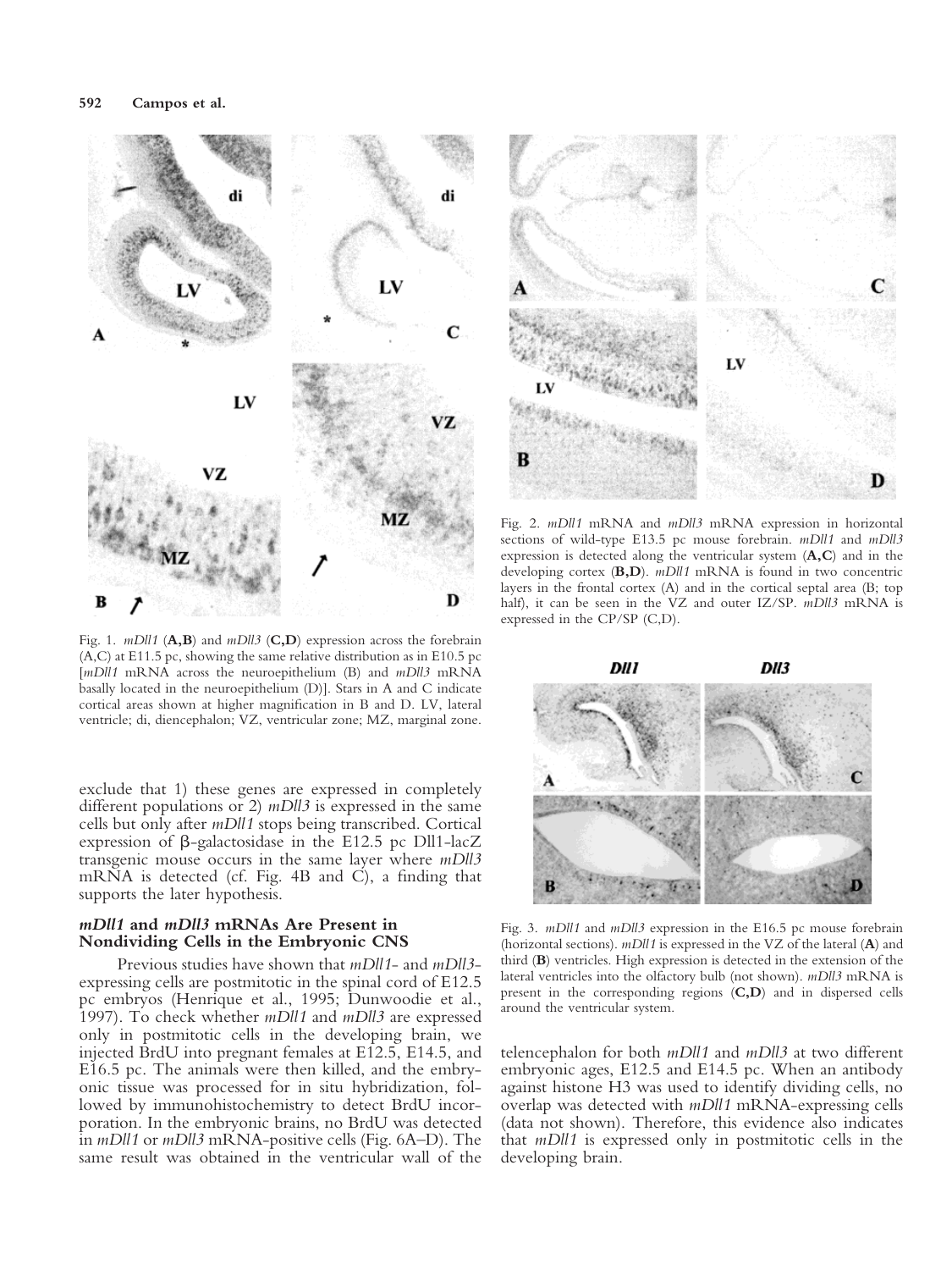|                     | E12                            |                    |                   | E14                            |                          |             | E16                            |                    |             |
|---------------------|--------------------------------|--------------------|-------------------|--------------------------------|--------------------------|-------------|--------------------------------|--------------------|-------------|
|                     | D <sub>II1</sub><br><b>RNA</b> | Dll3<br><b>RNA</b> | $\beta gal$       | D <sub>II1</sub><br><b>RNA</b> | Dll3<br><b>RNA</b>       | $\beta gal$ | D <sub>II1</sub><br><b>RNA</b> | Dll3<br><b>RNA</b> | $\beta$ gal |
| Telencephalon       |                                |                    |                   |                                |                          |             |                                |                    |             |
| Cortex              |                                |                    |                   |                                |                          |             |                                |                    |             |
| VZ                  | $+++$                          |                    |                   | $++$                           |                          |             | $^{+}$                         | $^{+}$             |             |
| IZ                  | $^{+}$                         | —                  | $\qquad \qquad -$ | $+$                            | $\overline{\phantom{m}}$ | —           | $+/-$                          |                    | $+/-$       |
| PP                  | $++$                           | $++$               | $++$              |                                |                          |             |                                |                    |             |
| <b>SP</b>           |                                |                    |                   | $+/-$                          | $++$                     |             |                                |                    |             |
| CP                  |                                |                    |                   | $+/-$                          | $++$                     | $+$         | $+/-$                          |                    |             |
| MZ                  | $++$                           |                    | $++$              |                                | -                        |             | $\qquad \qquad$                |                    |             |
| Ganglionic eminence | $+++$                          | $+++$              | $^{+}$            | $++$                           | $++$                     | $+$         | $+/-$                          | $+/-$              | $^{+}$      |
| Hippocampus         |                                |                    |                   |                                |                          |             |                                |                    |             |
| Hip. plate          |                                |                    |                   |                                |                          |             | $+/-$                          |                    |             |
| IMZ                 |                                |                    |                   |                                |                          |             | $\qquad \qquad -$              |                    |             |
| OMZ                 |                                |                    |                   |                                |                          |             | $+/-$                          |                    |             |
| Dentate gyrus       |                                |                    |                   |                                |                          |             | $\overline{\phantom{m}}$       |                    |             |
| Diencephalon        |                                |                    |                   |                                |                          |             |                                |                    |             |
| Thalamus            | $+++$                          | $+++$              | $++$              | $++$                           | $++$                     | $^{+}$      | $+/-$                          | $+/-$              | $^{+}$      |
| Hypothalamus        | $+++$                          | $++++$             | $++$              | $++$                           | $++$                     | $^{+}$      | $+/-$                          | $+/-$              | $^{+}$      |

**TABLE I.** *Dll1* **and** *D113* **mRNA Expression Detected by In Situ Hybridization in Normal Mice and** b**-Galactosidase (**b**gal) Expression Detected by Immunohistochemistry in Dll1-lacZ Transgenic Mice During Mouse Forebrain Development\***

 $*+++$ , Very high expression;  $++$ , high expression;  $+$ , low expression;  $+/-$ , very low expression;  $-$ , no expression.



However, in the more complex and multilayered cortical environment, the possibility exists that some of these cells reenter the mitotic cycle, once *mDll1* mRNA is no longer detectable. To check for the possibility that *mDll1* could be expressed during secondary neurogenesis, we injected BrdU in Dll1-lacZ transgenic animals at three embryonic ages (as described in Materials and Methods) and then stained for BrdU incorporation and  $\beta$ -galactosidase expression. None of the cells expressing the reporter gene was doubly stained for BrdU (Fig. 6E,F), suggesting that cells did not reenter the mitotic cycle after  $mDll1$  transcription stops. Had  $\beta$ -galactosidase-positive cells divided while migrating towards the pial surface, at least some BrdU would be present in the reporterexpressing cells, even if diluted. Moreover, in Figure 6E (arrows), some  $\beta$ -galactosidase-positive cells can be seen migrating out towards the pial surface, and these cells do not incorporate BrdU. This result supports the hypothesis that *mDll1* is expressed in postmitotic cells only. Moreover, it shows, for the first time, that *mDll1* is expressed in cortical postmitotic cells during brain development. In fact, previous evidence was obtained only from spinal cord. Nevertheless, it remains to be explained why a second layer of *mDll1* expression occurs away from the VZ in some areas of the developing cortex (Fig. 2A,B). This expression pattern raises the possibility that Dll1 and Notch signalling have different functions in neighboring anatomic sites.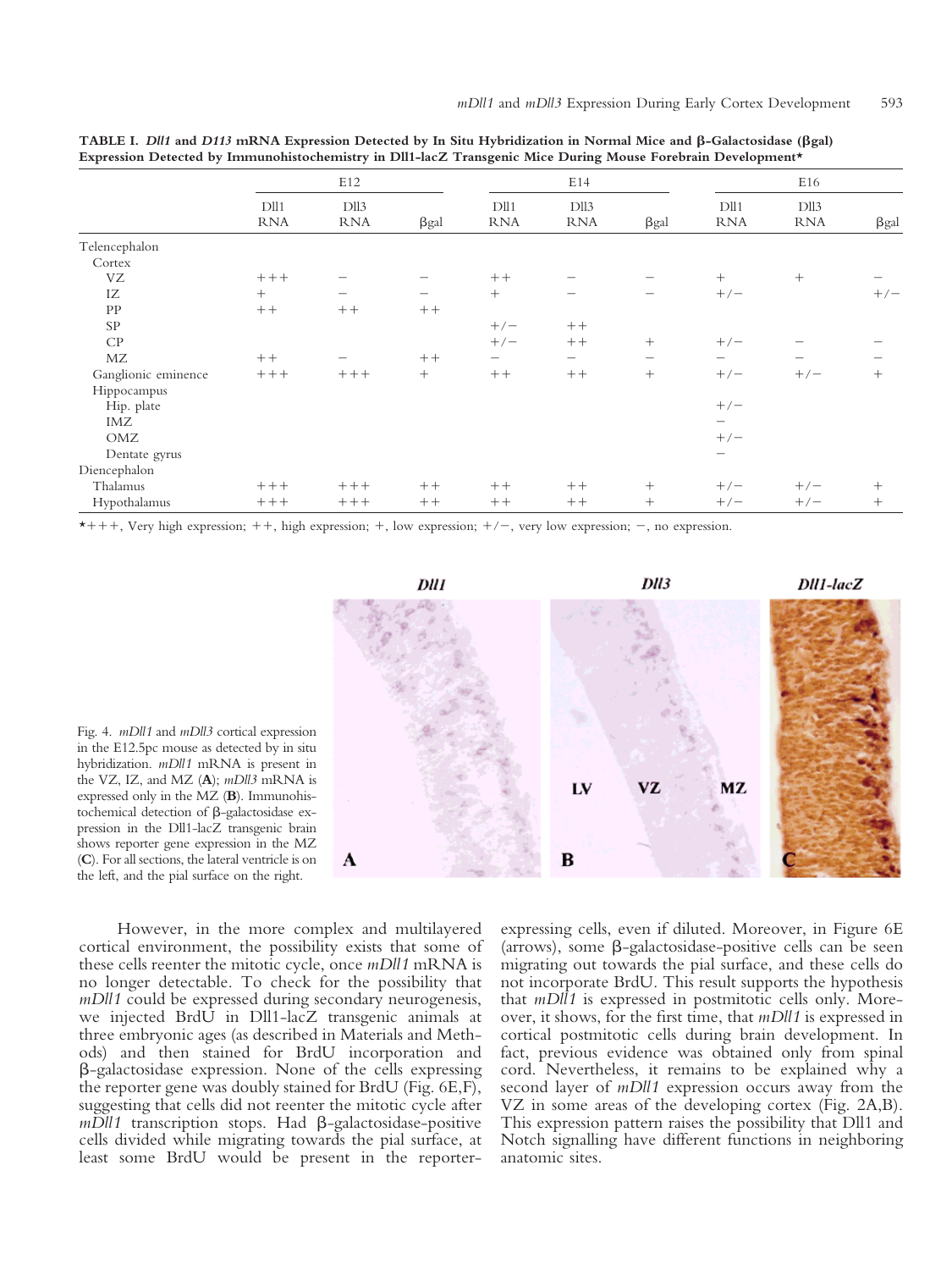

Fig. 5. Double in situ hybridization in E12.5 mouse cortical sections (sagital) using Dll1 and Dll3 riboprobes marked with digoxigenin and fluorescein, respectively. Dll1 expression is shown in brown, and Dll3 expression is shown in blue. The pial surface faces upward.

The possibility that *mDll1* is involved in glial fate determination by being expressed on glial progenitors is reduced, in that most of these cells are dividing during late gestation, at times when very little *mDll1* is expressed (probably in very specific neuronal populations). Nevertheless, an effect of the *mDll1*-expressing "neurons" in determining neighboring cells fates cannot be excluded. Recent evidence (Gaiano et al., 2000) shows a role for Notch1 activation in promoting radial glial cell identity in the forebrain, challenging the classical views on Notch/ Delta signalling, which considered a role for Notch activation only in blocking differentiation. Moreover, Notch has been shown to promote differentiation in adipocytes (Garces et al., 1997), keratinocytes (Lowell et al., 2000), and granulocytes (Schroeder and Just, 2000).

#### **Most Embryonic CNS Cells Expressing** *LacZ* **Under the** *mDll1* **Promoter Are Not Positive for RC2, Nestin, and Antitubulin III but Are Found in Close Contact With Nestin-Positive Radial Glial Cells**

Although previous evidence indicates that *mDll1* is expressed in postmitotic neuronal cells only in the spinal cord (Henrique et al., 1995; Myat et al., 1996), a role for *mDll1* in the generation of other neural cell types has not been excluded. In fact, a role in oligodendrocyte differentiation has been described for the Notch/Delta signalling system (Wang et al., 1998; for review see Lee et al., 2000). Transient Notch activation causes a switch from neurogenesis to gliogenesis in neural crest stem cells (Morrison et al., 2000), and *Notch1* signalling is believed to promote radial glial identity in the murine forebrain (Gaiano et al., 2000) and Müller glia differentiation in the retina (Furakawa et al., 2000). Two possibilities arise. First, *Dll1*-expressing cells could be a heterogeneous population and give rise to both neurons and glial cells, in contrast to the classical view, which holds that *Dll1*-positive cells are neuronal cells only. Second, *Dll1*-expressing cells could in fact be neuronally fated cells only.

To clarify these issues, we attempted to characterize the phenotype of *Dll1*-expressing cells during CNS development, using a transgenic mouse that expresses LacZ under the control of the *Dll1* promoter. In the *Dll1-LacZ* transgenic brains, b-galactosidase can be detected by immunohistochemistry in cells in which *mDll1* mRNA is no longer detectable.  $\beta$ -Galactosidase-positive cells are found in the same regions where *mDll1* mRNA is detected but away from the VZ. This latter finding is expected, insofar as these cells migrate away from their birthplace and *mDll1* mRNA is probably not as long-lived as the  $\beta$ -galactosidase reporter protein (Fig. 3C, Table I). Bipolar  $\beta$ -galactosidase-positive cells can be seen outside the VZ, extending processes toward the cortical pial surface (Fig. 6E).

To check for the presence of both glial and neuronal precursors in the  $\beta$ -galactosidase-expressing population, we used antibodies against specific cell types (RC2 for radial glial cells, nestin for early glia including radial glial cells, and anti- $\beta$ -tubulin isotype III for neuronal cells).  $\beta$ -Galactosidase-positive cells do not express  $\beta$ -tubulin isotype III close to the ventricle (Fig. 7A) or even further away from the VZ (Fig. 7B). Nestin has been generally used as a marker for early glial and radial glial cells (Anton et al., 1999), although some authors consider it to be a nonspecific marker (Messam et al., 2000). The shape of the nestin-positive cells strongly suggests that these are radial glial cells (Fig. 7C,D). The  $\beta$ -galactosidase-positive cells do not express nestin in the floor of the fourth ventricle (Fig. 7C, D) or in the cortex (Fig. 7E) and are also negative for RC2 (Fig. 8). Therefore, immunofluorescence staining with the available markers revealed no double staining of  $\beta$ -galactosidase-positive cells with radial glial and neuronal markers. From the transgenic mouse studies, we conclude that the undifferentiated cells that express the reporter gene (which gives rise mainly to neuronal cell types, as suggested by the  $\beta$ -galactosidase cortical expression in E12.5 pc embryos) are not radial glial cells. In fact, the *lacZ*-expressing cells are nestin-negative, whereas the radial glial cells are nestin-positive. Nevertheless, the two cell types are in close contact, as can be seen in Figure 7C,D. This evidence strongly supports the recent suggestion by Gaiano et al. (2000) that radial glial cell fate is influenced by Notch1 signalling. We propose that Dll1 is available in the neighboring migrating cells, as suggested by the expression of the reporter gene under the control of the *mDll1* promoter (Fig. 7C,D). This undifferentiated migrating population would then affect the behavior of the underlying radial glial cell "scaffold."

#### **DISCUSSION**

#### *mDll1* **and** *mDll3* **Play a Role in Cortical Neurogenesis**

During mouse embryonic development, neurogenesis occurs between E8 and P0, whereas gliogenesis is believed to occur mainly at the end of gestation and during the first 2 postnatal weeks. Although Dll1 and Dll3 were previously known to play a role in early neurogenesis (Dunwoodie et al., 1997), we show that Dll1 and Dll3 are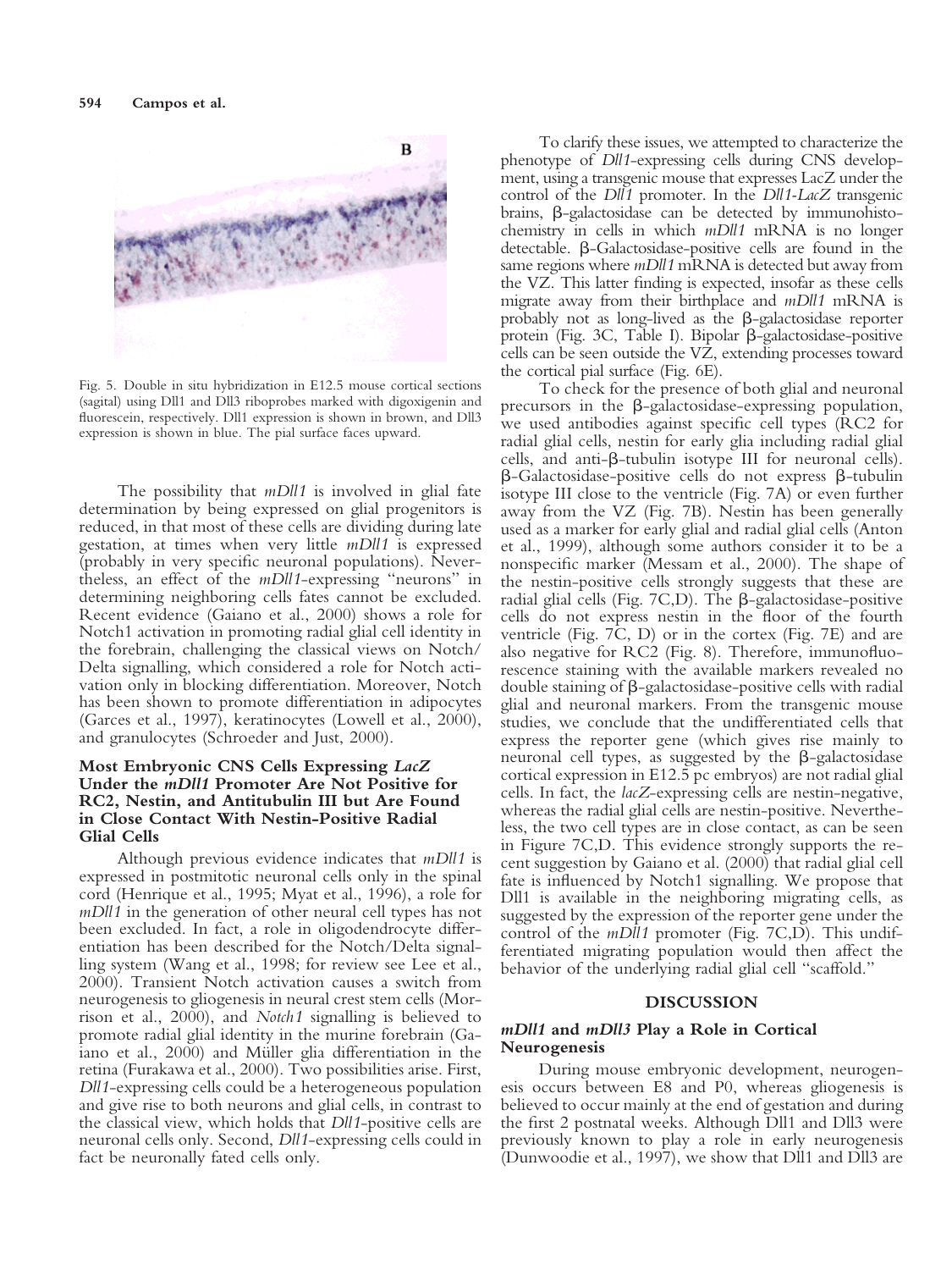also involved in cortical neurogenesis, which occurs from E10 to E16. We show expression in different prospective cortical layers for both genes. Furthermore, the large cortical  $\beta$ -galactosidase-positive cells present in the marginal





Fig. 7. Sagital sections through E12.5 pc Dll1-lacZ transgenic mouse brain.  $\beta$ -Galactosidase expression is shown in red and tubulin in green in the floor of the fourth ventricle  $(A,B)$ .  $\beta$ -Galactosidase expression is shown in red and nestin in green in the fourth ventricle floor (**C,D**) and in the cortex (**E**). No double staining is apparent in any photograph.

zone (MZ) in the E12.5 pc Dll1-lacZ transgenic animal resemble Cajal-Retzius cells, the first postmitotic neurons known to populate the cortex. This suggests that, as for the spinal cord, Dll1 is involved in the generation of early neurons. Indirect evidence comes from the decrease in *mDll1* mRNA expression during the last days of gestation, an event that coincides with the slowing in neurogenesis. The few dispersed  $\beta$ -galactosidase-positive cells detected in the transgenic brain after birth (data not shown) at a

Fig. 6. Sagital sections through the ventricular system of E14.5 pc BrdU-treated mice. In situ hybridization detects *mDll1* mRNA in the VZ (**A**); in the same section, immunohistochemistry shows that BrdU incorporation occurs in some cells (**B**) that appear red, but no BrdU incorporation occurs with *mDll1* expression. *mDll3* mRNA is detected in cells adjacent to the VZ (**C**), and neighboring cells incorporate BrdU (**D**), but no doubly labelled cells can be detected. Sagital sections through the lateral ventricle and cortex of E12.5 pc BrdU-treated Dll1-LacZ transgenic animals. b-Galactosidase-expressing cells can be detected by immunohistochemistry in the MZ/CP (**E**). BrdU incorporation occurs in the neuroepithelium (**F**) but not in the b-galactosidase-positive cells. Arrows show migrating cells.

**k**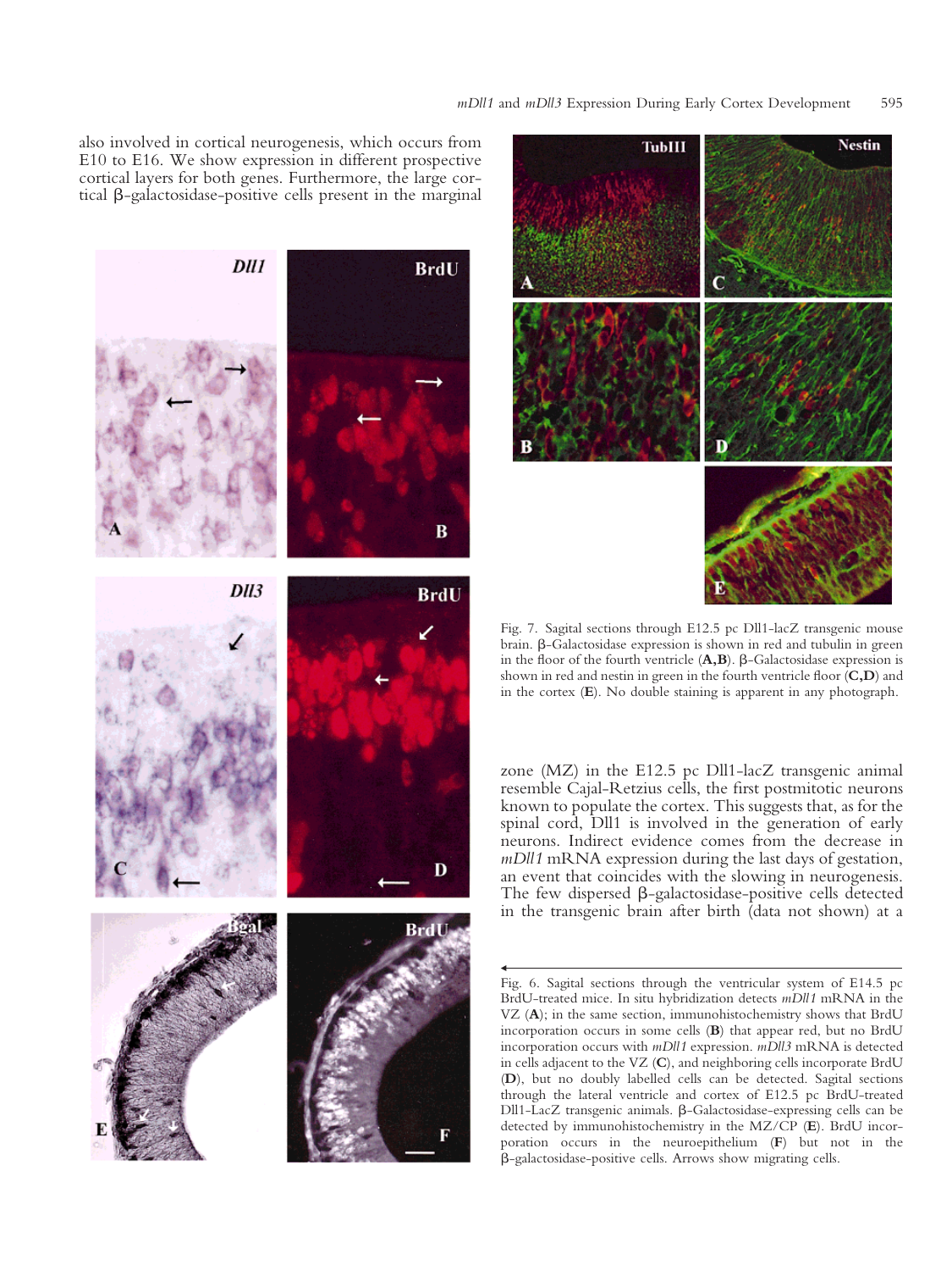

Fig. 8. Sagital sections through E12.5 pc Dll1-lacZ transgenic mouse brain. b-Galactosidase expression is shown in green and RC2 in red (**A,B**). A detail of A is shown in B. The RC2 staining resembles the nestin filamentous staining seen in Figure 7.

time when olfactory bulb and cortical interneuron production is active (Altman, 1969; Hatten, 1999) could be late-generated neurons. Nevertheless, we could not detect *mDll1* expression by in situ hybridization using digoxigenin-labelled probes in the adult brain (data not shown), where neurogenesis is known to persist (Lois and Alvarez-Buylla, 1993; Weiss et al., 1996). This could be due to basic differences between embryonic and adult neural progenitors, to changes in their environment established during maturation (Morrison et al., 1997), or to the expression of other Notch ligands in the adult brain. Moreover, we found that *mDll3* also plays a role during embryonic neurogenesis. Dunwoodie et al. (1997) suggested that a wave of *mDll3* expression followed *mDll1* expression and that the progression from *mDll1* to *mDll3* expression represents an increasing commitment to terminal differentiation of distinct neuronal types. Our results show that during embryonic development the timing of *mDll3* and *mDll1* expression in the brain are closely linked. The pattern of expression is also remarkably similar, although *mDll3* mRNA is detected not in the VZ but deeper in the cerebral structure. In particular, we show that this happens in the developing cortex. Nevertheless, it is not clear from the double in situ hybridization data (Fig. 5) whether it is the same cell population that progresses from expressing *mDll1* to expressing *mDll3* or whether two different populations express these genes separately in the mouse cortex. The comparison between the *mDll3* mRNA cortical expression pattern at E12.5 pc and the Dll1-lacZ expression in the transgenic mouse supports the former hypothesis, insofar as  $\beta$ -galactosidase expression and *mDll3* mRNA are detectable in the same layer (Fig. 4B,C). Postnatally, no *mDll3* mRNA was observed in the cortex (data not shown), suggesting that, if *mDll3* plays a role in neurogenesis, it does so only during early and midgestation. Unlike the case with *mDll1*, which seems to

be directly involved in determining the neurogenic fate of a cell at the VZ level (Henrique et al., 1997), the time and place of *mDll3* expression suggest its involvement in a later (and yet unknown) event. In fact, cells express *mDll3* after migrating away from the VZ. Since a population of cells outside the VZ divides and gives birth to neurons in the process (Ishii et al., 2000), *mDll3* could be expressed during this second wave of cell generation. However, no *mDll3*-expressing cells were seen to incorporate BrdU. Wood et al. (1992) showed that a transient population is present in the subplate and MZ of the mouse developing cortex and that this transient population is formed by the earliest-generated cortical cells. *mDll1* and *mDll3* expression patterns suggest that these genes might be involved in the generation of such a transient subplate.

#### *mDll1* **Could Play a Role During Gliogenesis**

Although the cells born from E11.5 pc onwards are mainly neurons, a specific type of cell, the radial glial cell, is present throughout the neurogenesis period (Hatten, 1999). These cells provide the primary pathway for directed migration. Recent evidence has shown a role for Notch1 activation in promoting radial glia identity in the forebrain (Gaiano et al., 2000). Morrison et al. (2000) have shown that transient Notch activation initiates a switch from neurogenesis to gliogenesis in neural crest stem cells. Therefore, the possibility exists that the second wave of *mDll1* expression that we observe in the developing cortex could be involved in glial cell generation. Our results support this hypothesis by showing that *mDll1* and *mDll3* mRNAs are found in the adequate layers of the cortex, at the right time to affect the radial scaffold behavior. Moreover, the expression of the *lacZ* reporter gene under the control of the *mDll1* promoter shows that cells that have previously expressed mRNA for *mDll1* and that actively express the reporter gene in the developing cortex (as detected by immunohistochemistry) are in close contact with radial glial cells, as defined by nestin or RC2 staining. This result strongly supports the hypothesis that Delta1 is the Notch1 ligand responsible for interacting and/or promoting radial glial identity. Our in situ hybridization data also show a decrease in *mDll1* mRNA at the time when radial glial cells are known to start to transform into protoplasmic astrocytes, as described by Voigt (1989) and Takahashi et al. (1990). This transformation and its timing could then be a consequence of the down-regulation of *mDll1* expression. Nevertheless, it is difficult to distinguish between two hypotheses: first, that *mDll1* signalling could be actively keeping radial glial cells in an undifferentiated state; we would then predict that the disappearance of the ligand would lead to total differentiation; and, second, that the *mDll1* signalling could be actively inducing neural stem cells to become radial glia, as suggested by Gaiano et al. (2000).

#### *mDll1* **and** *mDll3* **Expression and Cortical Laminar Organization**

We found that the expression pattern for *mDll1* accompanies the initial laminar organization of the cortex.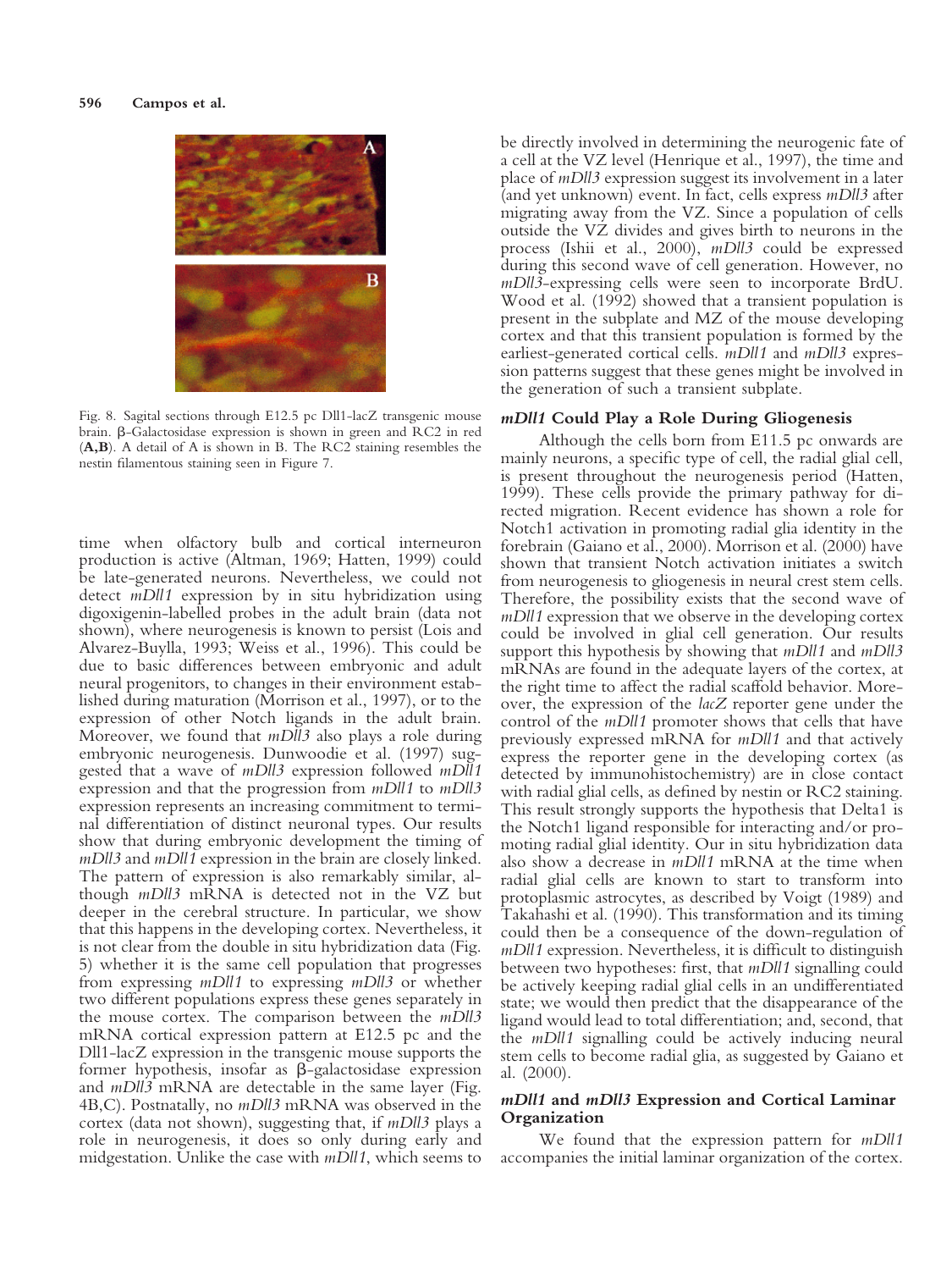Two layers of *mDll1* mRNA expression are seen in some areas of the developing cortex at days E13.5 and E14.5 pc, one adjacent to the VZ and a peripheral one that probably corresponds to the intermediate zone (IZ) outer region or to the preplate. The layer closest to the VZ could reflect the postmitotic neuronal determination role established for the spinal cord by Henrique et al. (1997). A similar function could be suggested for the more external layer, in that mitosis leading to neural cell generation occurs away from the VZ (Ishii et al, 2000): *mDll1* could then be expressed again, just after cell division. Nevertheless, in the Dll1  $lacZ$  transgenic mouse, cortical  $\beta$ -galactosidase-positive cells do not incorporate BrdU, and neither do the *mDll1* mRNA-expressing cells found away from the cortical VZ at E14.5 pc (data not shown), making this hypothesis unlikely. Another possibility is that the external positive layer could be related to an unknown function of the Notch/Delta signalling system, unrelated to the generation of postmitotic neurons. This latter hypothesis takes into account the recent work on the role of Notch in postmitotic cells. Notch1 activation has been shown to regulate the capacity of cortical neurons to extend and elaborate neurites during development and in the adult (Berezovska et al., 1999; Franklin et al., 1999; Sestan et al., 1999; Redmond et al., 2000), a mechanism likely to be at work while cells are migrating and/or have not reached their final position, or when their cell fate has not been fully determined.

At the same embryonic ages, *mDll3* is expressed in a more external layer, coinciding with the cortical plate/ subplate which is fully formed by E14.5 pc. This peripheral and transient position of the *mDll3*-positive cells suggests that this *Delta* homologue is involved not in early neuronal determination but in an event occurring later, during precursor migration or maturation. In fact, although mitosis is known to occur in progenitors away from the VZ (Ishii et al., 2000), cells expressing *mDll3* mRNA do not incorporate BrdU.

We conclude that *mDll1* and *mDll3* are involved in cortical neurogenesis and in the early formation of the future multilayered cortex. First, our in situ hybridization results (showing concentrical layers in the developing cortex) support the view of Dunwoodie et al. (1997), which indicated that the sequential expression of Dll3 after Dll1 could represent an increasing of commitment towards the neuronal fate. Second, the expression of the b-galactosidase reporter gene in cells that resemble Cajal-Retzius cells supports the suggestion that *mDll1* is involved in the generation of postmitotic neurons from very early stages, in regions of the CNS other than the spinal cord. Third, the laminar expression of *mDll1* and *mDll3* in the developing cortex suggests that, apart from a role in neuronal cell fate determination, these genes could be essential for cortical development through other mechanisms. For example, there could be a role for *mDll1* and *mDll3* in glial development. In light of data presented by other authors, the expression of *mDll1* and *mDll3* away from the VZ in nondividing cells could suggest an ef-

fect on the scaffold cells (radial glial cells), which are known to express Notch1. Our results, which show the b-galactosidase-positive cells in close contact with radial glial cells, support the suggestion that Dll1 could have an effect on the latter population. Such an effect could be explained by two hypotheses. First, Notch activation could lead the radial glial cells to differentiate toward a glial fate, as in the neural crest (Morrison et al., 2000), through a transient signal. Alternatively, activation could keep these cells in an undifferentiated state, while neurons migrate. The first hypothesis could require Dll1 to be present only transiently, at the beginning of gliogenesis, as has been described for neural crest glial cells (Morrison et al., 2000). We favor the second hypothesis, which could explain how the decrease in neurogenesis at the end of gestation, and the resulting decrease in *mDll1* expression, would deprive radial glial cells of an essential signal and lead them to differentiate into astrocytes, which could still retain some stem cell capacity, as suggested by Doetsch et al. (1999). Further studies will be necessary to clarify the role of this signalling system in the developing cortex and in particular in glial biology.

#### **ACKNOWLEDGMENTS**

L.S.C. and A.J.D. were supported by individual FCT postdoctoral fellowships. We thank Dr. Ffrench Constant for critical reading of the manuscript and J. Relvas and C. Barros for suggestions.

#### **REFERENCES**

- Altman J. 1969. Autoradiographic and histological studies of postnatal neurogenesis. IV. Cell proliferation and migration in the anterior forebrain, with special reference to persisting neurogenesis in the olfactory bulb. J Comp Neurol 137:433–457.
- Anton E, Kreidberg J, Rakic P. 1999. Distinct functions of  $\alpha$ 3 and  $\alpha$ v integrin receptors in neuronal migration and laminar organization of the cerebral cortex. Neuron 22:277–289.
- Artavanis-Tsakonas S, Matsuno K, Fortini E. 1995. Notch signalling. Science 268:225.
- Beatus P, Lendahl U. 1998. Notch and neurogenesis. J Neurosci Res 54:125–136.
- Berezovska O, McLean P, Knowles R, Frosch M, Lu FM, Lux SE, Hyman B. 1999. Notch 1 inhibits neurite outgrowth in postmitotic primary neurons. Neuroscience 93:433–439.
- Bettenhausen B, Hrabe de Angelis M, Simon D, Guenet J-L, Gossler A. 1995. Transient and restricted expression during mouse embryogenesis of *Dll1*, a murine gene closely related to *Drosophila* Delta. Development 121:2407–2418.
- Chitnis A, Henrique D, Lewis J, Ish-Horowicz D, Kintner C. 1995. Primary neurogenesis in *Xenopus* embryos regulated by a homologue of the *Drosophila* neurogenic gene *Delta*. Nature 375:761–766.
- Doetsch F, Caille I, Limb D, Garcia-Verdugo J, Alvarez-Buylla A. 1999. Subventricular zone astrocytes are neural stem cells in the adult mammalian brain. Cell 97:703–716.
- Dorsky R, Chang W, Rappaport D, Harris W. 1997. Regulation of neuronal diversity in the *Xenopus* retina by Delta signalling. Nature 385:67–70.
- Dunwoodie S, Henrique D, Harrison S, Beddington R. 1997. Mouse *Dll3*: a novel divergent *Delta* gene which may complement the function of other *Delta* homologues during early pattern formation in the mouse embryo. Development 124:3065–3076.